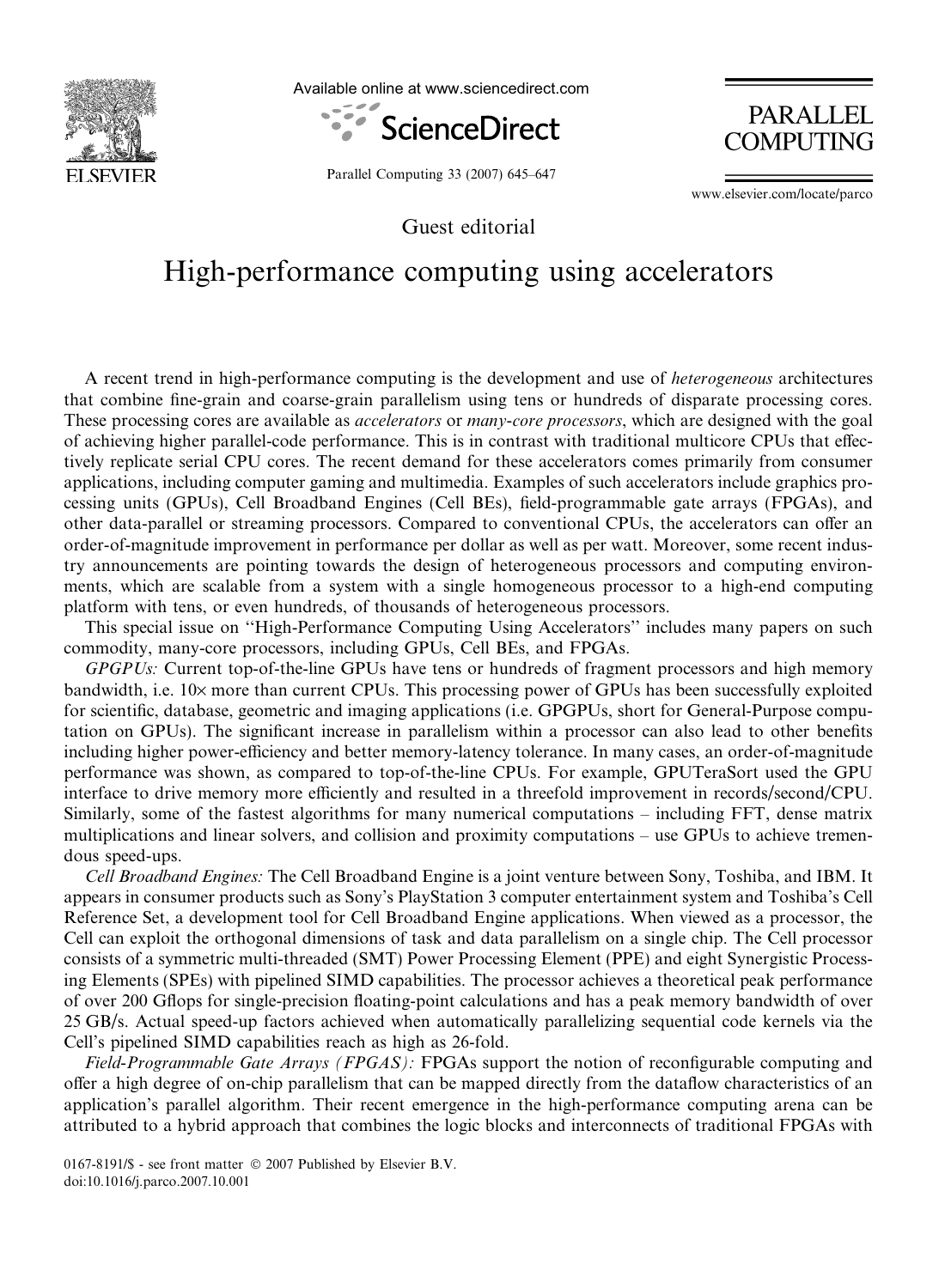embedded microprocessors to create a ''complete system on a programmable chip.'' Examples of such an approach include the Virtex-II Pro, Virtex-4, and Xilinx devices, which include one or more PowerPC processors embedded within the FPGA's logic. The most recent success of FPGAs in high-performance computing came when FPGAs in the Tsubame cluster in Tokyo were used to improve performance by an additional 25%.

High-Performance Computing: The high-performance research community is increasingly leveraging the capabilities of these accelerators for various applications. Many supercomputer designs targeting PetaFlop performance and beyond now revolve around the use of accelerators. For instance, the Roadrunner machine designed at Los Alamos National Laboratory could use up to 16,000 Cell processors with a performance target in excess of 1 PF. The Tsubame cluster in Tokyo recently used 360 ClearSpeed accelerators to reach 47 TF on the Linpack benchmark, placing it 5th in performance worldwide.

Challenges and Paradigm Shift: The design and availability of these accelerators or many-core processors has given rise to many fundamental challenges. For example, these processors provide us concurrency, i.e. the ability to execute the sub-tasks of a given task in parallel. However, in order to take advantage of the available hardware resources, we need to develop new parallel programming paradigms in software technologies and applications. The new paradigm shift brings us many new challenges in terms of software engineering design as well as design of new algorithms and software tools that can handle heterogeneity. Finally, we need to design better programming models to take advantage of multiple cores within these accelerators, along with good debugging and profiling support.

## Contents of this issue

Given this recent interest in accelerators and the new challenges, this special issue addresses some of the issues with architectures, programming models, tools and libraries, applications, and performance evaluation. Specifically, this special issue consists of six papers. We have organized them based on the specific accelerators that are used to accelerate the related hardware architectures and supporting graphics layers and application programming interfaces (APIs). The first three papers make use of computational capabilities of GPUs, in the form of new emerging area of GPGPUs. The first paper on ''Scout: A data parallel programming language for graphics processors'' by McCormick et al., describes a novel data programming language that provides a high-level API for various applications and hides the low-level details models for GPUs and also presents many extensions for visualization-centric operations. The second paper on ''Cache-efficient numerical algorithms for graphics hardware'' by Govindaraju and Manocha addresses the issue of designing cache-friendly GPGPU algorithms. This paper highlights the differences between the memory architectures of commodity CPUs and GPUs and uses the characteristics of GPU cache hierarchies to considerably improve the performance of many numerical and scientific algorithms. The third paper on ''Exploring weak scalability for FEM calculations on a GPU-enhanced cluster" by Göeddeke et al. addresses many issues in developing cluster systems that utilize GPUs as co-processors. These include overall computational performance along with system integration and power consumption. They highlight the performance on a Poisson solver based on a 160 compute-node cluster.

The next two papers in this special issue deal with the Cell Broadband Engine (BE) architecture. The first Cell BE paper – ''Runtime scheduling of dynamic parallelism on accelerator-based multi-core systems'' – explores run-time mechanisms and policies for *scheduling* dynamic multi-grain parallelism on the Cell. Specifically, it investigates user-level schedulers that appropriately size the dimensions and degrees of parallelism on the Cell without requiring programmer intervention or sophisticated compiler support. The second Cell paper, entitled ''High performance combinatorial algorithm design on the Cell Broadband Engine processor,'' studies the *mapping* of combinatorial algorithms to the Cell BE. In particular, the paper looks at the performance of the Cell on problems with non-uniform memory access patterns. Finally, the last paper of this issue – ''Single pass streaming BLAST on FPGAs'' – presents a new algorithm to emulate the seeding and extension phases of the BLAST algorithm in a single pass on an FPGA.

## Acknowledgements

We would like to acknowledge several folks, who have helped us with the special issue. First of all, we thank Dan Reed for proposing the idea of coming up with a special use on use of GPUs and other accelerators for